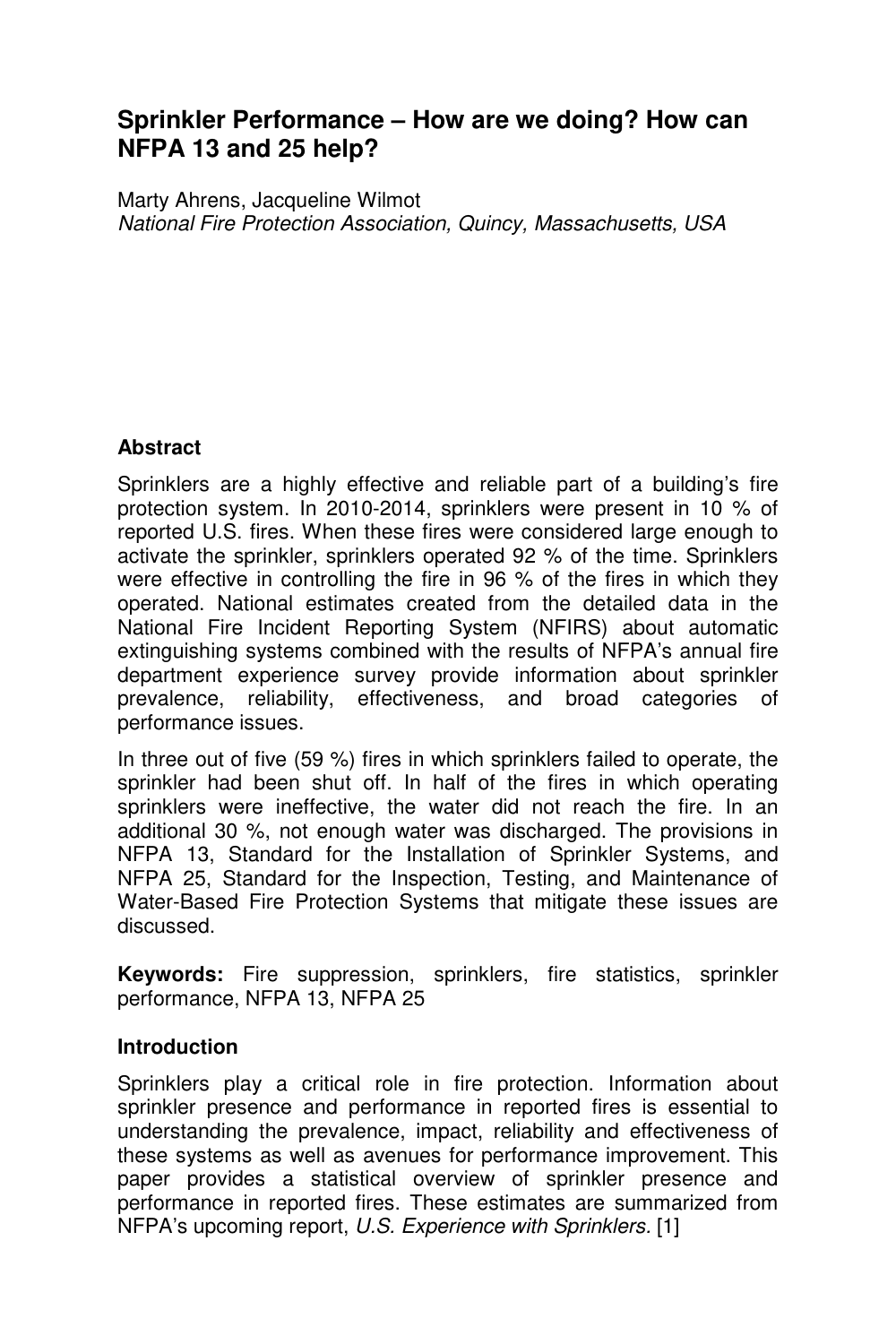Two NFPA standards, NFPA 13, *Standard for the Installation of Sprinkler Systems,*[2] and NFPA 25, *Standard for the Inspection, Testing, and Maintenance of Water-Based Fire Protection Systems* [3] provide guidance about proper installation and ongoing maintenance of these systems. Provisions to prevent the identified problems are highlighted.

### **Calculating estimates of sprinkler performance**

The U.S. Fire Administration's (USFA's) National Fire Incident Reporting System (NFIRS) [4] collects detailed incident-based information about causes and circumstances of fires from local fire departments. Participation in NFIRS voluntary at the federal level. Some states require fire departments to report all incidents or all fires, some have a loss threshold, and in other states, reporting is completely voluntary.

NFPA's annual Fire Experience Survey (FES) collects summary data from a sample of fire departments to calculate estimates of fires and associated losses by broad category. More details can be found in NFPA's report, *U.S. Fire Loss during 2015* and other reports in the series. [5].

To compensate for fires reported to local fire departments but not captured by NFIRS, fire and loss estimates from the FES are divided by comparable totals in NFIRS to develop multipliers. NFIRS data are scaled up by these multipliers. In most cases, unknown data are allocated proportionally. The basic approach was documented in a 1989 *Fire Technology* article by John Hall and Beatrice Harwood. [6]

In the current version of NFIRS details about automatic extinguishing systems are not required for six types of confined structure fires, although such data is sometimes provided. For statistical purposes, these are all assumed to have had fire spread limited to the object of origin. They are included in estimates of sprinkler presence and fire spread, but not of operation.

### **Estimates of sprinkler presence, performance and effectiveness**

During 2010-2014, some type of sprinkler was present in an estimated total of 49,800 (10 %) reported fires. Fig. 1 shows that wet pipe sprinklers were found in 87 %, dry pipe systems in 10 %, and other types of sprinklers in 3 %.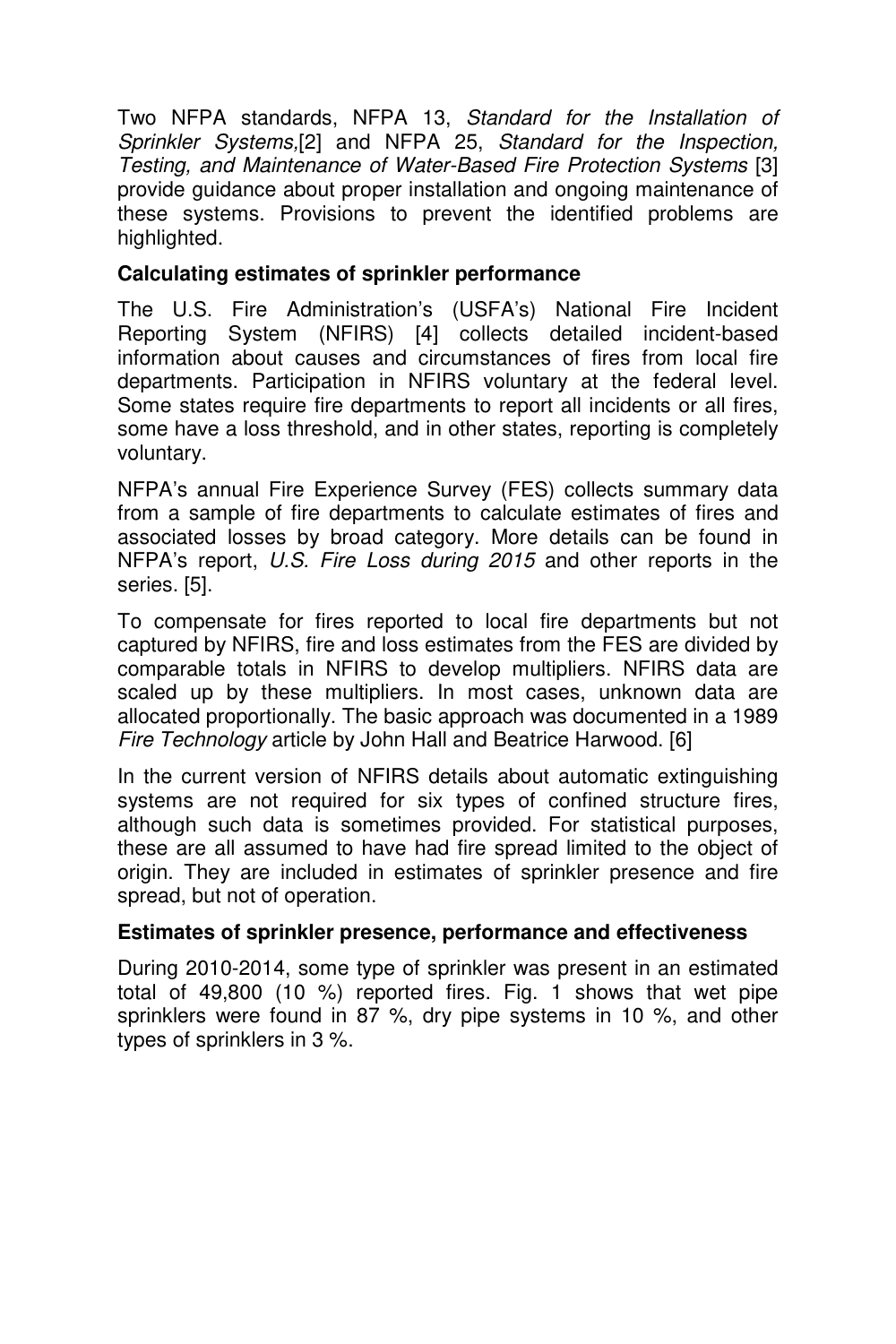

Fig. 1. Types of sprinklers found in U.S. structure fires: 2010-2014.

In reported structure fires with no automatic extinguishing systems (AES) present, the death rate was 6.3 per 1,000 fires. Fig. 2 shows that when sprinklers were present, the death rate of 0.9 deaths per 1,000 fires was 87 % lower.



Fig. 2. Death rates per 1,000 fires.

Fig. 3 shows that when sprinklers were present, flame damage was confined to the room of origin in 96% of fires compared to 71 % of fires without AES, a difference of 25 percentage points.



Fig. 3. Percent of fires confined to room of origin: 2010-2014.

Fig. 4 shows that sprinklers operated in 92 % of the fires in which sprinklers were present and the fire was considered large enough to activate them. They were effective at controlling the fire in 96 % of fires in which they operated, Taken together, that means sprinklers operated effectively in 88 % of the fires large enough to trigger them (92 % x 96 %).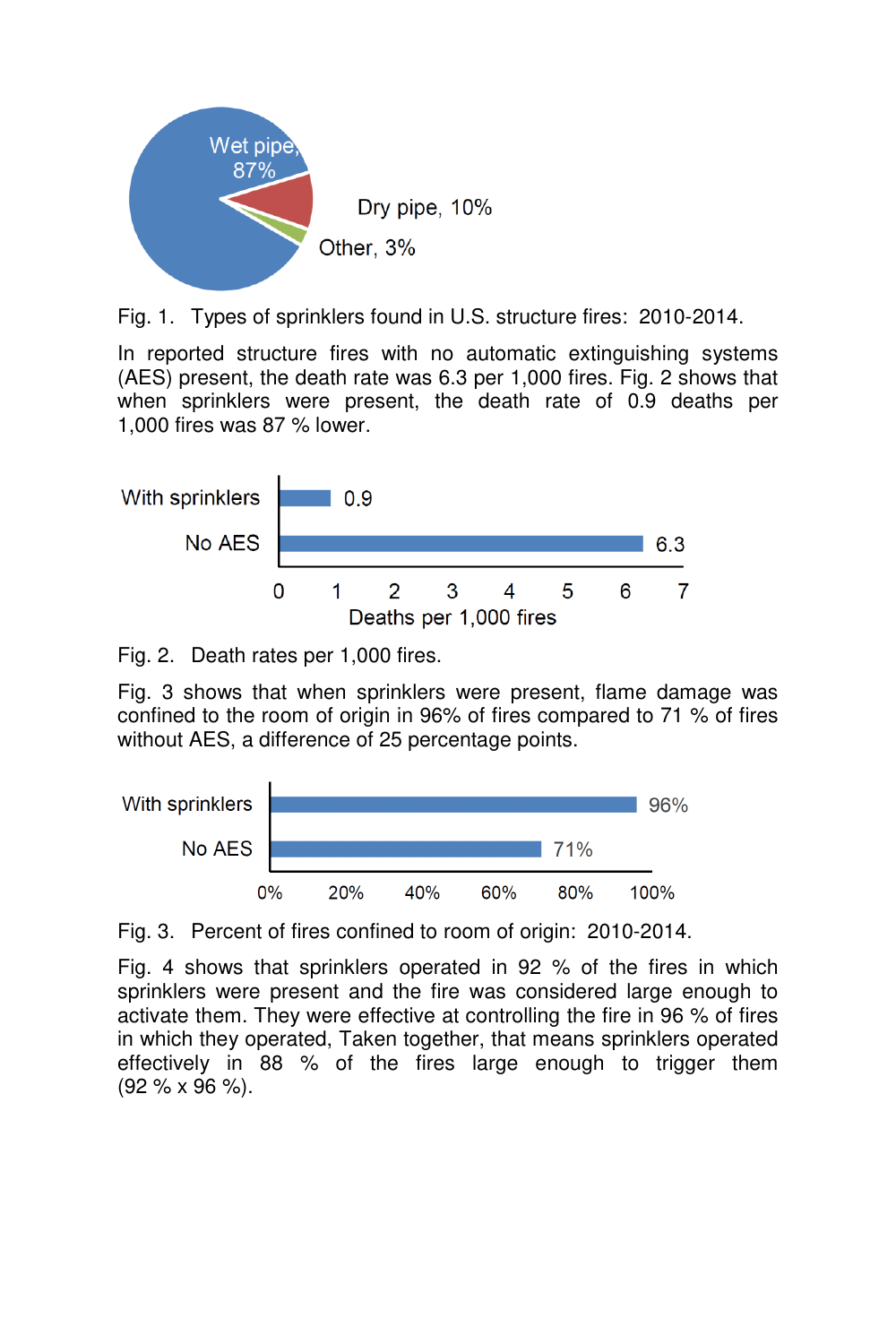

Fig. 4. Sprinkler operation and effectiveness: 2010-2014.

### **Sprinkler failures**

Fig. 5 shows that in three of every five (59 %) incidents in which sprinklers failed to operate, the system had been shut off. Manual intervention defeated the system in 17 % of the incidents. In some cases, someone turned off the system prematurely. This was the cause for a fire at a medical research lab in North Carolina, where building maintenance staff prematurely shut off the sprinkler system before firefighters arrived. [7]



Fig. 5. Reasons for sprinkler failures: 2010-2014.

NFPA 25 provides the minimum requirements for the periodic inspection, testing, and maintenance of water-based fire protection systems, and addresses how to reduce the negative impact of manual intervention. Specifically, requirements for control valves are described in Chapter 13. In addition, an impairment program outlined in Chapter 15 minimizes the length of time a system is out of services, and outlines procedures that ensure systems and valves are properly returned to service upon the completion of all inspection, testing and/or maintenance activities.

Ten percent of the failures were caused by a lack of maintenance. Table 5.1.1.2, Summary of Sprinkler System Inspection, Testing, and Maintenance of NFPA 25 provides the frequency of which sprinkler system components are required to be inspected and tested. In addition, NFPA 25 categorizes the level of impact for components not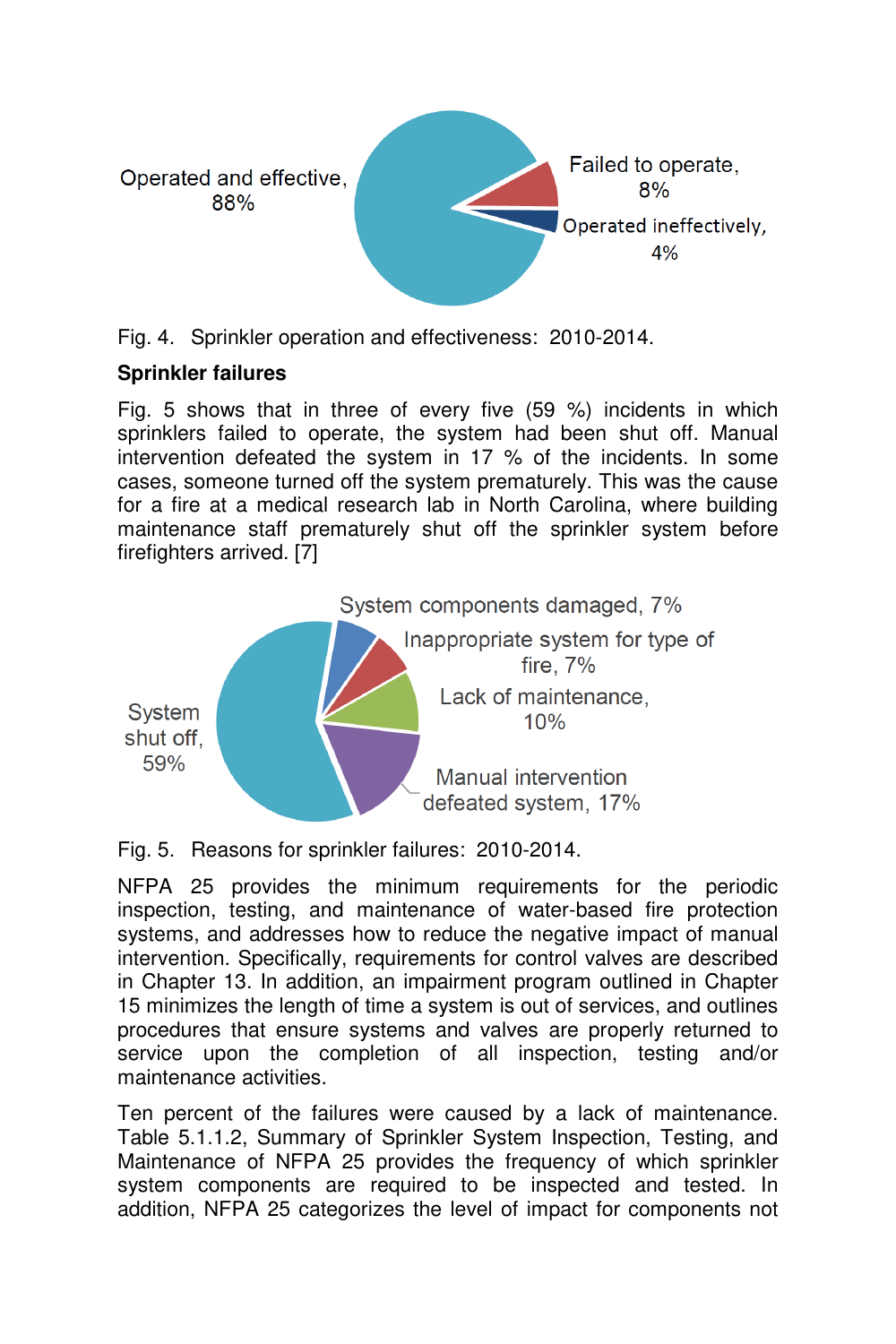meeting the standard into three terms: impairment, critical deficiency, or noncritical deficiency. Establishing these categories allows the responsible party to comprehend the potential impact and develop an action plan to address the components that are not code compliant. In addition, NFPA 4, *Standard for Integrated Fire Protection and Life Safety System Testing,* provides testing protocols for new or existing integrated fire protection and life safety systems, where such testing is required. [8] An integrated system test is the "handshake" between systems and will confirm that operation, interaction, and coordination of multiple individual systems perform their intended function.

The system was inappropriate for the type of fire in 7 % of the incidents in which sprinklers failed to operate. NFPA 13 outlines how to design a sprinkler system for the selected occupancy or commodity classification. One of the most critical decisions in designing a sprinkler system is determining the occupancy classification or commodity type. NFPA 13 provides minimum design and installation requirements based on the occupancy or commodity classification, including sprinkler discharge criteria, sprinkler spacing and water supply provisions. Throughout a building's life cycle, the use and occupancy type may change. NFPA 1, *Fire Code*, requires the owner or occupant to evaluate the adequacy of the installed system to ensure the sprinkler system installed is adequate in protecting the space if the use, occupancy type, process or materials have changed. [9]

In another 7 % of sprinkler failures, system components were damaged. Sometimes, this was caused by an explosion or overwhelming fire. NFPA 13 is written with the assumption that the sprinkler system is designed to protect against a single fire originating within the building because the purpose of the standard is to provide a reasonable degree of fire protection for life and property. In others, damage occurred at some point before the fire and had not been repaired. NFPA 25, also known as the "wear and tear" document provide minimum requirements for the inspection, testing and maintenance of sprinkler system components to ensure the installed system is functioning properly.

### **Sprinkler ineffectiveness**

Some of the conditions responsible for sprinkler failures also reduced sprinkler effectiveness. Fig. 6 shows that, the water did not reach the fire in half (51 %) of the fires in which sprinklers were ineffective. In 30 %, not enough water was discharged. In 7 %, system components were damaged. The system inappropriate for the type of fire in 6 %. Lack of maintenance was identified as a factor in 4 % of the incidents. Manual intervention was the cause of 3 % of ineffective systems.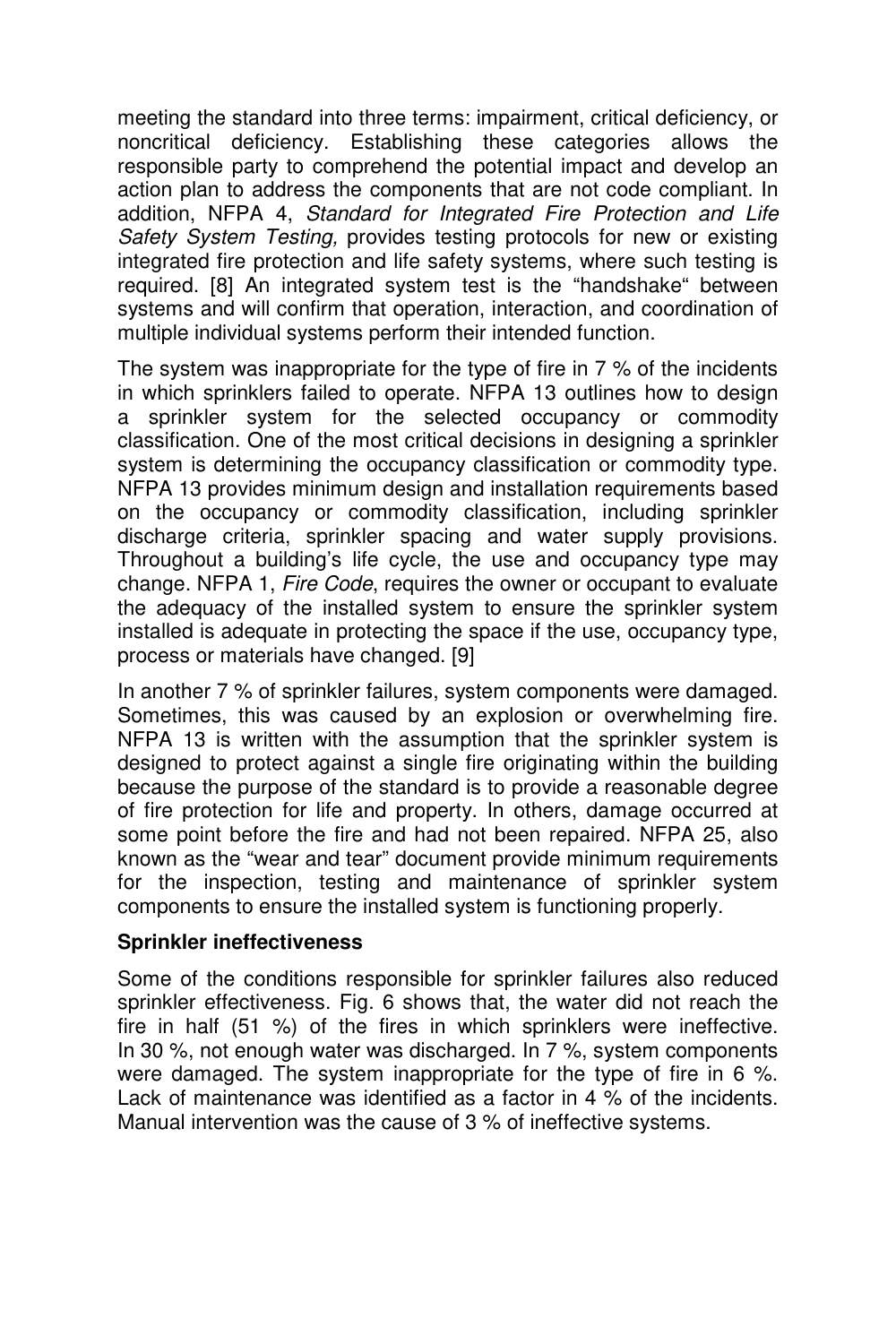



## **Unwanted activations**

In 2014, the USFA released the all-incident database for the first time since 2003. Combined with results from NFPA's fire experience survey, fire departments responded to 29,800 sprinkler activations caused by a system failure or malfunction and 33,600 unintentional sprinkler activations. The latter includes testing the system without notifying the fire department. Not all activations result in water flow outside the system. For example, water may flow in the pipes of a dry-pipe system. This could alert a monitoring company and trigger a fire department response. If a sprinkler system is installed appropriately in accordance with NFPA 13, and the inspection, testing, and maintenance requirements are followed in accordance with NFPA 25 throughout the system's lifecycle, the unwanted activations should be minimized.

# **Conclusion and discussion**

Sprinklers are a very reliable and effective party of fire protection. NFPA standards provide quidance to make them operate even more reliably and effectively. In the rare cases when they fail or are ineffective, human error is usually to blame. NFPA standards provide guidance about how to prevent these problems.

While the death rate was 87 % lower when sprinklers were present. sprinklers cannot eliminate all deaths. When deaths have occurred, the victims were often intimately involved with the ignition. In at least three 2015 cases, the victim had been smoking, either in a chair or in bed. In two cases, the sprinklers completely extinguished the fire. In a third, the fire was 90 % controlled. However, the victims were already fatally injured. In another incident, the victim's clothing caught fire while cooking. The fire did not get hot enough to activate the sprinkler. [9] Workplace explosions can cause fatal injury to those nearby before any sprinkler activation.